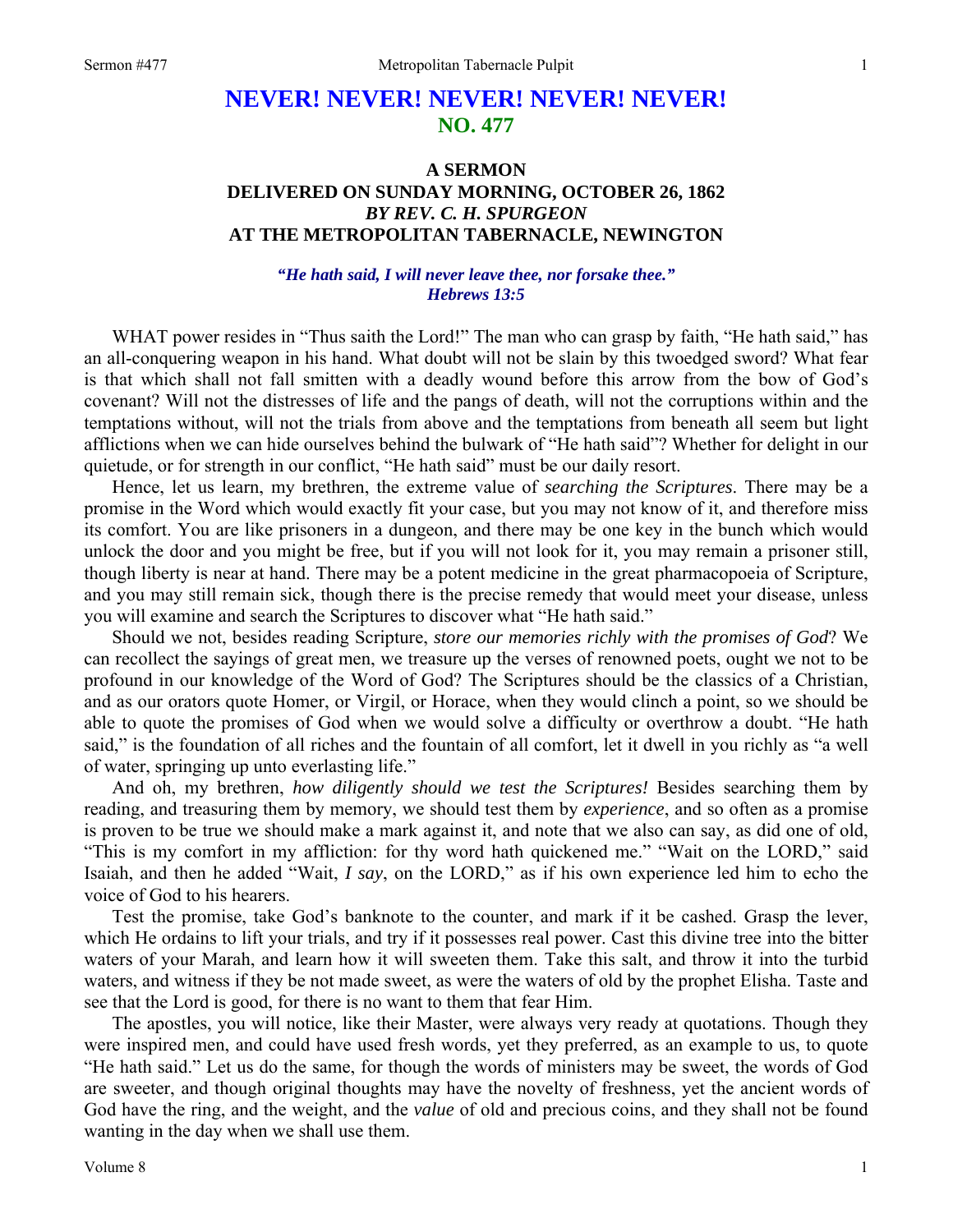It seems from our text that "He hath said" is not only useful to chase away doubts, fears, difficulties, and devils, but that it also yields nourishment to all our graces. You perceive that when the apostle would make us contented, he says, "Be content with such things as ye have, for *he hath said*," and when he would make us bold and courageous, he puts it, "*He* hath said, therefore, *we* may boldly say, God is my helper, I will not fear what man can do unto me."

When the apostle would nourish faith, he does it by quoting from Scripture the examples of Abraham, of Isaac, of Jacob, of Moses, of Gideon, of Barak, and of Jephthah. When he would nourish our patience, he says, "Ye remember the patience of Job," or if it be our prayerfulness, he says, "Elias was a man of like passions with us, and he prayed and prevailed." "*He has said*" is food for every grace as well as death for every sin. Here you have nourishment for that which is good, and poison for that which is evil. Search ye then the Scriptures, for so shall ye grow healthy, strong, and vigorous in the divine life.

We turn at once with great pleasure, to the wonderful words of our text, "He hath said, I will never leave thee, nor forsake thee." I have no doubt you are aware that our translation does not convey the whole force of the original, and that it would hardly be possible in English to give the full weight of the Greek. We might render it, "He hath said, I will never, never leave thee; I will never, never, never forsake thee," for, though that would be not a literal, but rather a free rendering, yet as there are five negatives in the Greek, we do not know how to give their force in any other way.

Two negatives nullify each other in our language, but here, in the Greek, they intensify the meaning following one after another, as I suppose David's five stones out of the brook would have done if the first had not been enough to make the giant reel. The verse we sung just now is a very good rendering of the original—

> *"The soul that on Jesus hath lean'd for repose, I will not, I will not desert to his foes; That soul, though all hell should endeavor to shake, I'll never, no never, no never forsake."*

Here you have the five negatives very well placed, and the force of the Greek, as nearly as possible, given.

In trying to expound this five-fold assurance, this quintessence of consolation, we shall have to draw your attention, first of all, *to an awful condition*, or what is negative. Secondly, to *a gracious promise*, or what is positively guaranteed. Next we shall observe *notable occasions* or times when this promise was uttered. A few words upon certain *sweet confirmations* which prove the text to be true, and then in the fifth place, *necessary conclusions* which flow from the words of the promise.

**I.** First of all then, AN AWFUL CONDITION—lost and FORSAKEN of God!

I am quite certain I shall fail in attempting to describe this state of mind. I have thought of it, dreamed of it, and felt it in such feeble measure as a child of God can feel it, but how to describe it, I know not.

**1.** *Forsaking* implies *an utter loneliness*. Put a traveler in a vast howling wilderness, where for many a league there is no trace of man—no footstep of traveler. The solitary wretch cries for help—the hollow echo of the rocks is his only reply. No bird in the air, not even a prowling jackal in the waste, not an insect in the sunbeam to keep him company, not even a solitary blade of grass to remind him of God!

Yet, even there he is not alone, for yon bare rocks prove a God, and the hot sand beneath his feet, and the blazing sun above his head, all witness to a present Deity.

But what would be the loneliness of a man forsaken of God? No migration could be so awful as this, for he says, "If I take the wings of the morning and fly to the uttermost parts of the sea *thou art there*." Such a state were worse than hell, for David says, "If I make my bed in hell *thou art there*." Loneliness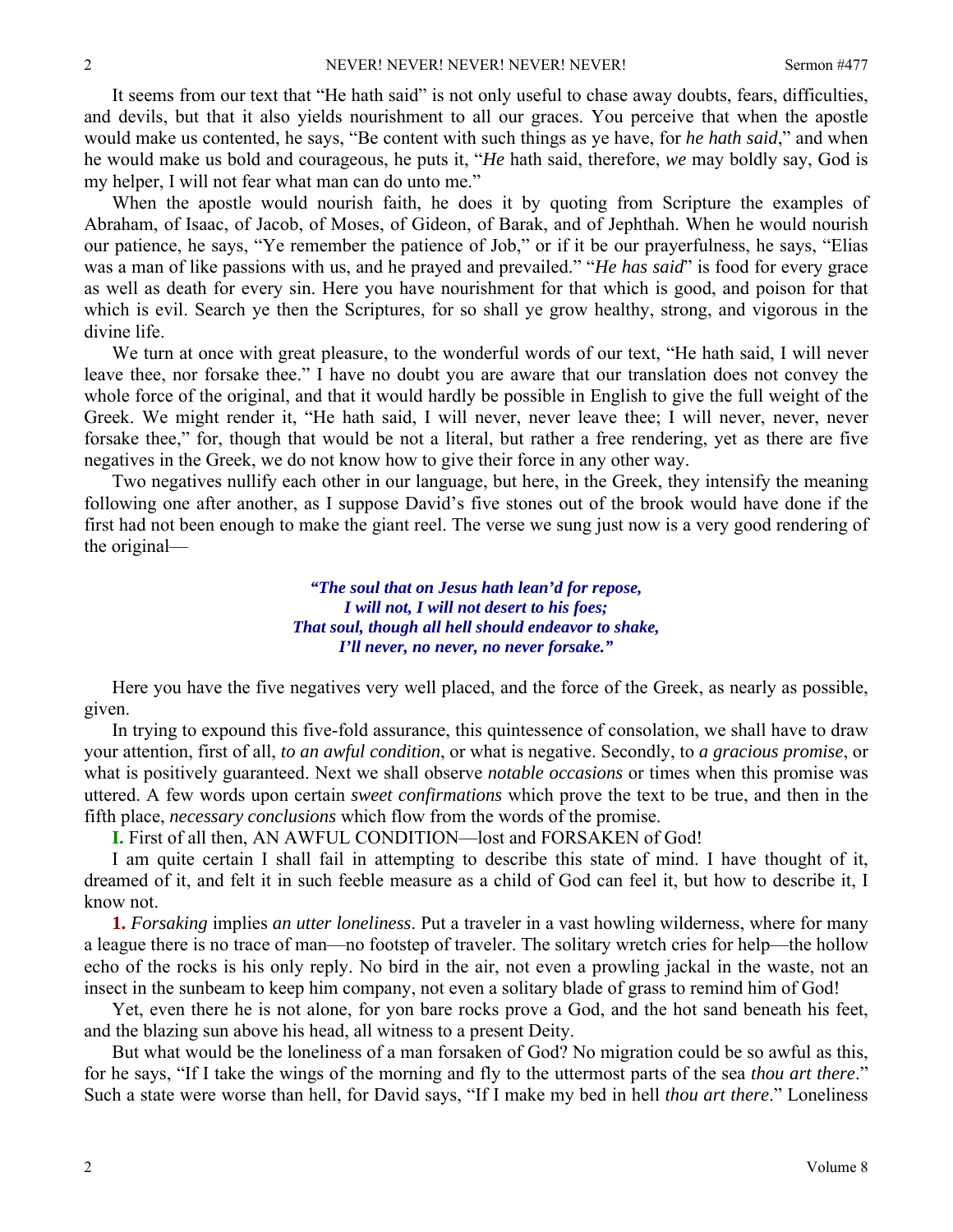is a feeling which none of us delight in. Solitude may have some charms, but they who are forced to be her captives have not discovered them.

A transient solitude may give pleasure. To be alone, utterly alone, is terrible. To be alone, *without God*, is such an emphasis of loneliness, that I defy the lip even of a damned spirit to express the horror and anguish that must be concentrated in it. There is far more than you and I dream of in the language of our Lord Jesus, when He says, "I have trodden the winepress *alone*." *Alone!*

You remember He once said, "Ye shall leave me alone: and yet I am not alone, because the Father is with me." There is no agony in that sentence, but what must be His grief when He says—"I have trodden the winepress *alone*!" "My God, why hast thou forsaken me?" is the cry of human nature in its uttermost dismay. Thank God, you and I by this promise are taught that we never shall know the desperate loneliness of being forsaken of God, yet this is what it would be if He should forsake us!

**2.** Mingling with this mournful solitude is a sense of *utter helplessness*. Power belongs unto God, withdraw the Lord and the strong man must utterly fail. The archangel without God passes away and is not. The everlasting hills do bow, and the solid pillars of the earth are dissolved. Without God our dust returns to the earth, without God our spirit mourns like David, "I am forgotten as a dead man out of mind; I am like a broken vessel."

Christ knew what this was when He said, "I am a worm, and no man." He was so utterly broken, so emptied of all power, that as He hung with dislocated limbs upon the cross, He cried, "My strength is dried up like a potsherd; thou hast brought me into the dust of death."

No broken reed or smoking flax can be so feeble as a soul forsaken of God. Our state would be as deplorably destitute as that of Ezekiel's infant, deserted and cast into the open field with none to swaddle and none to care for it, left utterly to perish and to die—such should we be if we could be forsaken of God! Glorious are those negatives which shut us in from all fear of this calamity.

**3.** To be forsaken of God implies *utter friendlessness*. A thousand times let JEHOVAH be blessed that very few of us have ever known what it is to be friendless! There have been times in the experience of some of us when we felt that we stood without a friend in the particular spot which we then occupied, for we had a grief which we could not entrust to any other heart. Every man who is eminently useful in the church will know seasons when as the champion of Israel he must go forth alone. This, however, is compensated by stronger faith, and the moral grandeur of solitary heroism.

But what must it be to be some poor wretch whose parents have long since been buried; who has lost his most distant relatives; who, passing along the street remembers the name of one who was once his father's friend, knocks at the door, and is repulsed; recollects another—and this is his last hope—one he played with in his infancy—stands at that door asking for charity and he is bidden to go his way, and paces the cold November streets while the rain is pouring down, feeling to his utter dismay that no friend breathes for him?

Should he return to his own parish it would be like going to his own dungeon, and if he enters the workhouse no eye there will flash sympathy upon him! He is utterly friendless and alone! I believe that many a suicide has been produced by the want of a friend. As long as a man feels he has some one loving him, he has something worth living for, but when the last friend is gone, and we feel that we are floating on a raft far out at sea, with not a sail in sight, it is then we cry, "Welcome death!"

Our Lord and Master was brought to this state, and knew what it was to be forsaken, for He had no friends left. "He that eateth bread with me hath lifted up his heel against me." "All the disciples forsook him and fled." Brethren, many saints have lost all their friends, but have bravely borne the trial, for turning their eye to heaven, they have felt that though without friends, they were still befriended. They have heard the voice of Jesus say, "I will not leave you orphans; I will come unto you," and made strong by divine friendship, they have felt that they were not utterly bereaved.

But to be forsaken *of God*! Oh, may you and I never know it! To be without a friend in heaven, to look to that throne of glory and to see the blackness of darkness there, to turn to mercy and receive a frown, to fly to love and receive a rebuke, to turn to God and find that His ear is heavy that He will not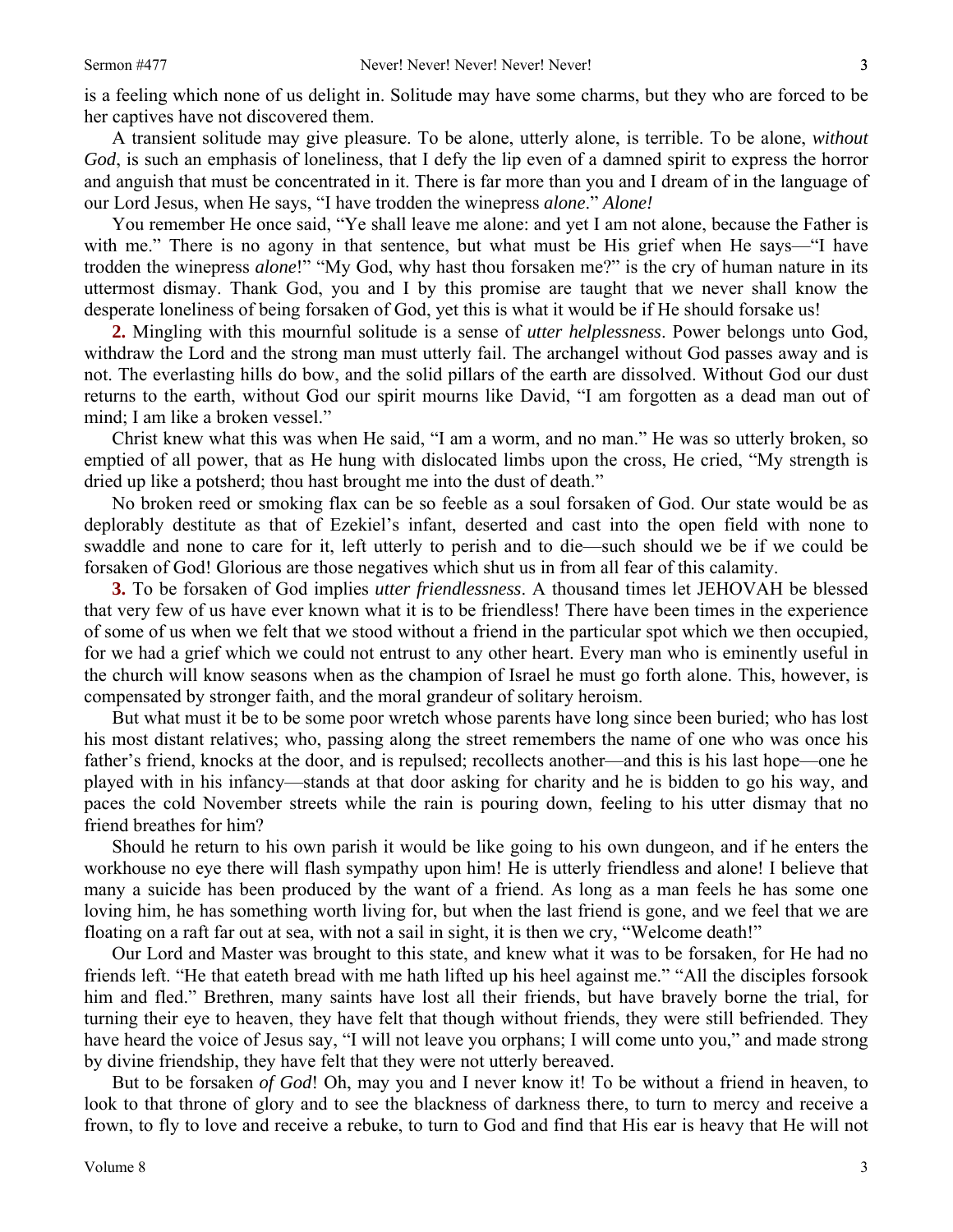hear, and His hand restrained that He will not help—oh! this is terror, terror heaped on terror, to be thus forsaken!

**4.** Loneliness, helplessness, friendlessness—add these together, and then put the next—*hopelessness*. A man forsaken of men may still entertain some hope. But let him be forsaken of God, and then hope has failed, the last window is shut, not a ray of light now streams into the thick Egyptian darkness of his mind. Life is death, death is damnation—damnation in its lowest deeps. Let him look to men and they are broken reeds, let him turn to angels and they are avengers, let him look to death and even the tomb affords no refuge. Look where he will, blank, black despair seizes hold upon him.

Our blessed Lord knew this when lover and friend had been put far from Him, and His acquaintance into darkness. It was only His transcendent faith which enabled Him after all to say "Thou wilt not leave my soul in hell: neither wilt thou suffer thine Holy One to see corruption." The black shadow of this utter hopelessness went over Him when He said, "My soul is exceeding sorrowful, even unto death," and He "sweat as it were great drops of blood, falling down to the ground."

**5.** To make up this five-fold forsaking, against which we have the five negatives, let us add to all this loneliness, helplessness, friendlessness, and hopelessness, a sense of *unutterable agony*. We speak of agony, but to feel it is a very different thing.

Misery and despair—the *wrestling* of these with the spirit, till the spirit is trodden down, and crushed, and broken, and chooses strangling rather than life. A horrible sense of every evil having made one's heart its den, a consciousness that we are the target for all God's arrows, that *all* God's waves and billows have gone over us, that He has forgotten to be gracious, that He will be merciful to us no more, that He has in anger shut up the bowels of His compassion—this is a part of being forsaken of God which only lost spirits in hell can know!

Our unbelief sometimes lets us get a glimpse of what this would be, but it is only a glimpse, only a glimpse. Let us thank God that we are delivered from all fear of this tremendous evil. By five wounds does our Redeemer slay our unbelief.

Brethren, if God should leave us, mark the result: I picture to myself the very best state of one forsaken of God—it is uncertainty and chance. I would rather be an atom, which has God with it, predestinating its track and forcing it onward according to His own will, than I would be an archangel left to my own choice, to do as I would and to act as I please, without the control of God.

For an archangel, left without God would soon miss his way and fall to hell, or he would melt away and drop and die. But the tiny atom, having God with it, would fulfill its predestinated course, it would be ever in a sure track, and throughout eternity would have as much potence in it as at its first creation.

I cannot think why some people are so fond of free will. I believe free will is the delight of sinners, but that God's will is the glory of saints. There is nothing I desire more to get rid of than my own will, and to be absorbed into the will and purpose of my Lord. To do according to the will of Him who is most good, most true, most wise, most mighty, seems to me to be heaven. Let others choose the dignity of independence, I crave the glory of being wholly dead in Christ, and only alive in Him.

Oh! dear friends, if the Lord should forsake us, to say the best of it, our course would be uncertain, and ere long it would end in nothingness. We know, further, that if God should forsake the best saint alive, that man would immediately fall into sin. He now stands securely on yonder lofty pinnacle, but his brain would reel and he would fall, if secret hands did not uphold him. He now picks his steps carefully. Take away grace from him and he would roll in the mire, and wallow in it like other men.

Let the godly be forsaken of his God, and he would go from bad to worse, till his conscience, now so tender, would be seared as with a hot iron. Next he would ripen into an atheist or a blasphemer, and he would come to his dying bed foaming at the mouth with rage, would come before the bar of his Maker with a curse upon his lips, and in eternity, left and forsaken of God, he would sink to hell with the condemned. Ay, and among the damned he would have the worst place, lower than the lowest, finding in the lowest depths a lower depth, finding in the wrath of God something more dreadful than the ordinary wrath which falls upon common sinners!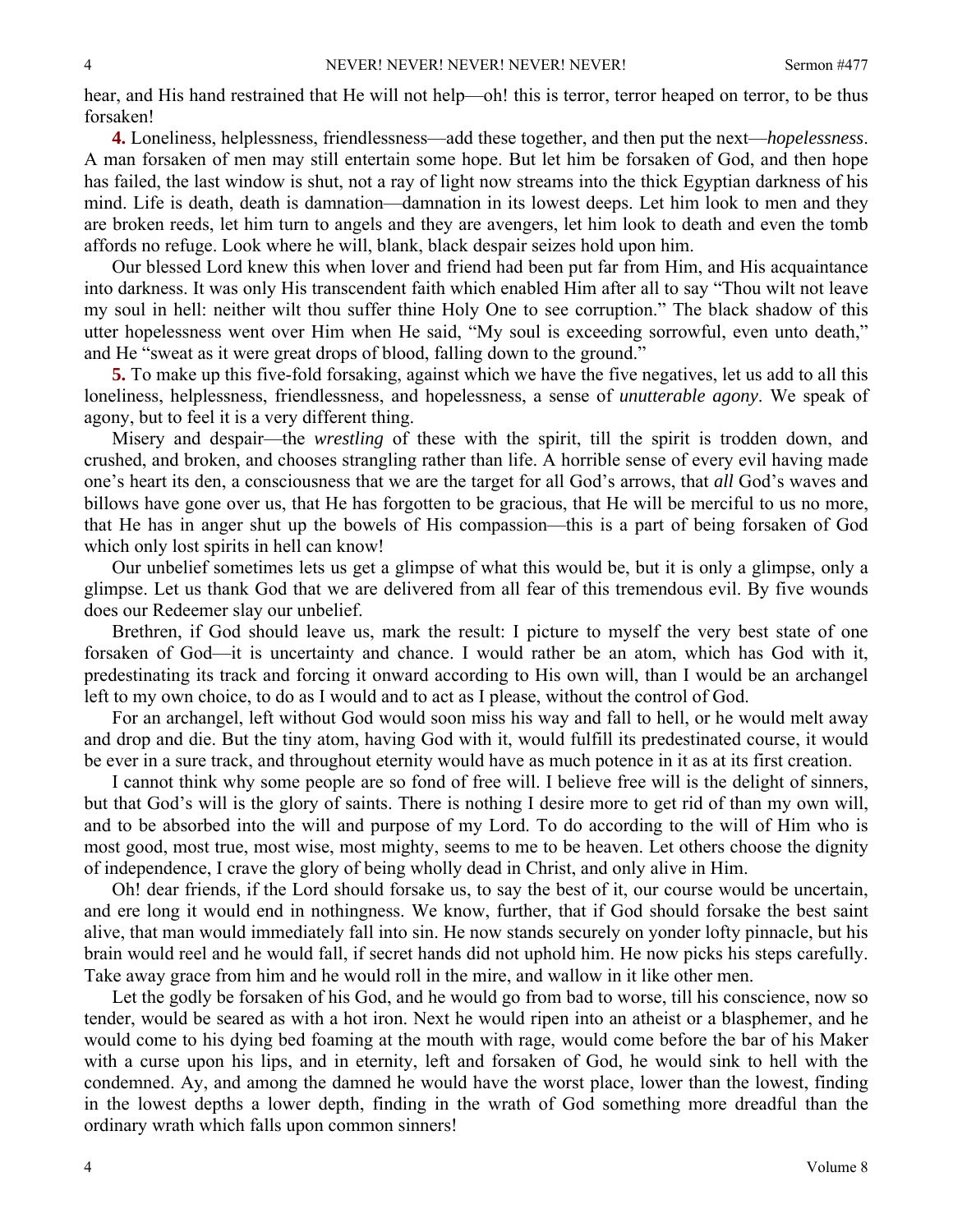When we thus describe being forsaken of God, is it not satisfactory to the highest degree to remember that we have God's word for it five times over, "I will never, never leave thee; I will never, never, never forsake thee"? I know those who caricature Calvinism say we teach that a man may live as he likes, yet if God is with him, he will be safe at the last. We teach no such thing, and our adversaries know better. They know that our doctrines are invulnerable if they will state them correctly, and that the only way in which they can attack us is to slander us and to misrepresent what we teach.

Nay, verily, we say not so, but we say that where God begins the good work, the man will never live as he likes, or if he does, he will like to live as God would have him live, that where God begins a good work He carries it on, that man is never forsaken of God, nor does he forsake God, but is kept even to the end.

**II.** We have before us now, in the second place, A GRACIOUS PROMISE, or what is positively guaranteed.

What is guaranteed in this promise? Beloved, herein does God give to His people everything. "*I* will never leave thee." Then no attribute of God can cease to be engaged for us. Is He mighty? He will show Himself strong on behalf of them that trust Him. Is He Love? Then with everlasting lovingkindness will He have mercy upon us. Whatever attributes may compose the character of Deity every one of them to its fullest extent shall be engaged on our side.

Moreover, whatsoever God has, whether it be in the lowest hades or in the highest heaven, whatever can be contained in infinity or can be held within the circumference of eternity, whatever, in fine, can be in Him who fills all things, and yet is greater than all things, shall be with His people forever, since "He hath said, *I* will never leave you, nor forsake you." How one might enlarge here, but I forbear. You yourselves know that to sum up "all things" is a task beyond all human might.

**III.** More fully, however, to expound this promise, I would remind you of the five OCCASIONS in which it occurs in Scripture.

The number five runs all through our subject. The sense and spirit of the text are to be found in innumerable places, and possibly there may be some other passages which approximate so very nearly to our text that you might say they also are repetitions, but I think there are five which may clearly take the priority.

**1.** One of the first instances is to be found in Genesis 28:15. "Behold, I am with thee, and will keep thee in all places whither thou goest, and will bring thee again into this land; for I will not leave thee, until I have done that which I have spoken to thee of."

Here we have this promise in the case of a *man of trials*. More than either Abraham or Isaac, Jacob was the son of tribulation. He was now flying away from his father's house, leaving the over-fondness of a mother's attachment, abhorred by his elder brother, who sought his blood. He lies down to sleep, with a stone for his pillow, with the hedges for his curtains, with the earth for his bed, and the heavens for his canopy. And as he sleeps thus friendless, solitary, and alone, God says to him, "I will never, never leave thee."

Mark his after career. He is guided to Padan-aram. God, his guide, leaves him not. At Padan-aram Laban cheats him, wickedly and wrongfully cheats him in many ways, but God does not leave him, and he is more than a match for the thievish Laban.

He flies at last with his wives and children. Laban, in hot haste pursues him, but the Lord does not leave him. Mizpah's Mount bears witness that God can stop the pursuer and change the foe into a friend. Esau comes against him, let Jabbok testify to Jacob's wrestling, and through the power of Him who never did forsake His servant, Esau kisses his brother, whom once he thought to slay.

Anon Jacob dwells in tents and booths at Succoth, he journeys up and down throughout the land, and his sons treacherously slay the Shechemites. Then the nations round about seek to avenge their death, but the Lord again interposes and Jacob is delivered.

Poor Jacob is bereaved of his sons. He cries—"Joseph is not, and Simeon is not, and now ye will take Benjamin away; all these things are against me." But they are not against him. God has not left him,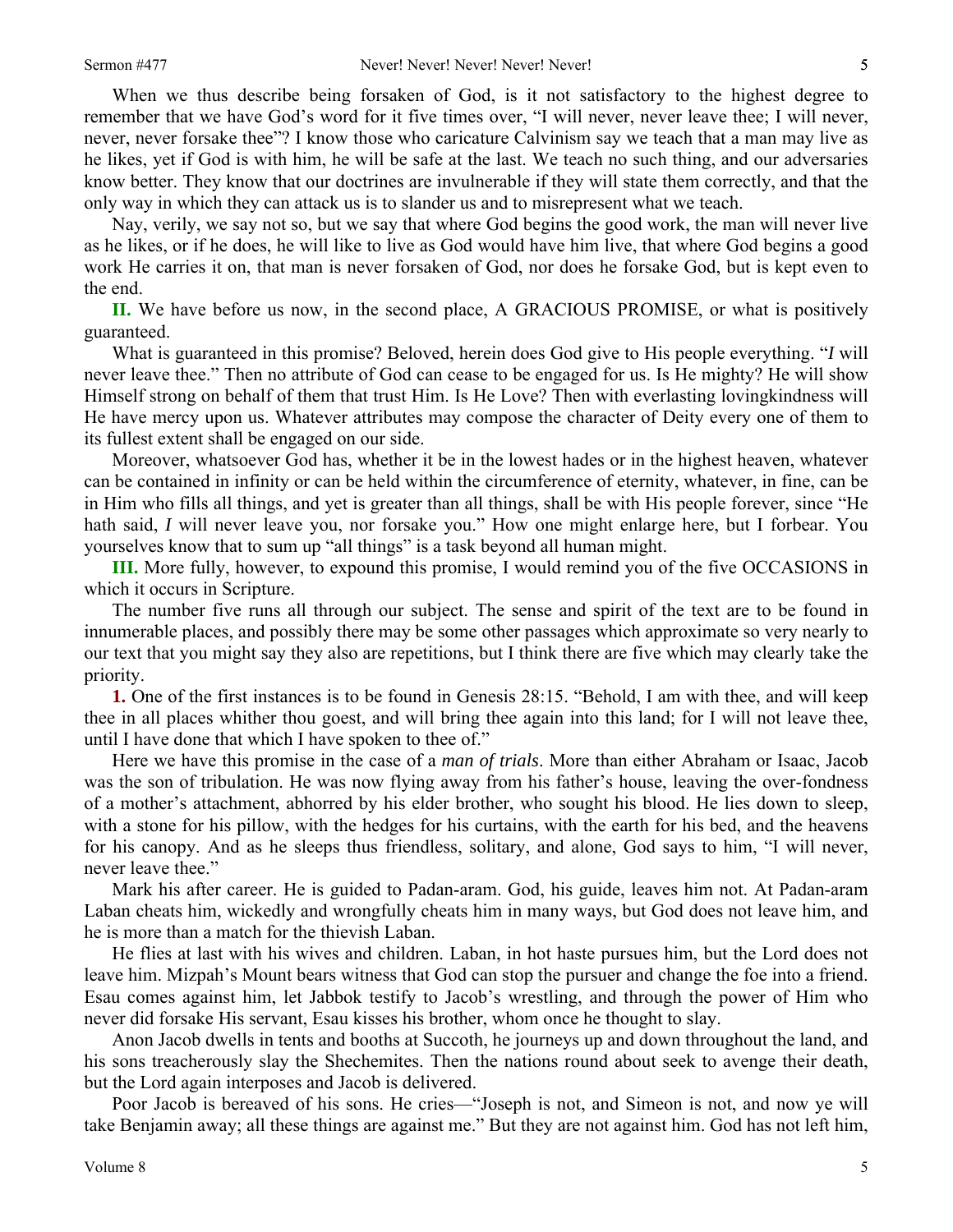for He has not yet done everything that He had spoken to him of. The old man goes into Egypt, his lips are refreshed while he kisses the cheeks of his favorite Joseph, and until the last, when he gathers up his feet in the bed and sings of that coming Shiloh and the scepter that should not depart from Judah, good old Jacob proves that in six troubles God is with His people, and in seven He doth not forsake them that even to hoar hairs He is the same and until old age He doth carry them.

You Jacobs, full of affliction, you tried and troubled heirs of heaven, He has said to you, each one of you—oh! believe Him!—"I will never leave thee; I will never forsake thee."

**2.** The next instance in which we find this same promise is in Deuteronomy 31:6. Here we find it spoken, not so much to individuals as to the whole body collectively. Moses said unto the people of Judah, by the Word of God, "Be strong, and of a good courage, fear not, nor be afraid of them: for the LORD thy God, he it is that doth go with thee; he will not fail thee, nor forsake thee."

Beloved, we may take this promise as being spoken to God's church, *as a church*. These people were to fight the accursed nations of Canaan, to drive out the giants, and the men who had chariots of iron, but the Lord said He would never leave them, nor did He, till from Dan to Beersheba the favored race possessed the promised land, and the tribes went up to Jerusalem with the voice of joyful song.

Now, as the church of God, let us remember that the land lies before us, and we are called of God to go up and possess it. I would it were my lot yet more and more, like Joshua, to lead you from one place to another, smiting the enemies of the Lord and extending the kingdom of Messias! Let us undertake what we may, we shall never fail. Let us, by faith, dare great things, and we shall do great things. Let us venture upon notable exploits which shall seem fanatical to reason and absurd to men of prudence, for He hath said, "I will never leave you nor forsake you."

If the church of God would but know that her Lord cannot leave her, she might attempt greater things than she has ever done, and the success of her attempts would be most certain and sure. God never can forsake a praying people, nor cast off a laboring church. He must bless us even to the end.

**3.** The third occasion upon which this promise was made is in Joshua 1:5, where the Lord says to Joshua, "There shall not any man be able to stand before thee all the days of thy life: as I was with Moses, so I will be with thee: I will not fail thee, nor forsake thee."

Now this is *a minister's text*. If we be called to lead the people, to bear the brunt of the fight, the burden and heat of the day, let us treasure up this as our precious consolation, He will not fail us nor forsake us. It needs not that I should tell you that it is not every man who can stand first in the ranks, and that, albeit there is no small share of honor given by God to such a man, yet there is a bitterness in his lot which no other men can know. There are times when, if it were not for faith, we would give up the ghost, and were not the Master with us, we would turn our backs and fly, like Jonah, unto Nineveh.

But if any of you be called to occupy prominent positions in God's church, bind this about your arm and it shall make you strong, He hath said to you, "I will never leave thee, nor forsake thee." Go, in this thy might, the Lord is with thee, thou mighty man of valor.

**4.** On the next occasion this same promise was given by David in his last moments to his son Solomon, 1 Chronicles 28:20. David was speaking of what he himself by experience had proved to be true, and he declares—"Be strong and of good courage, and do it: fear not, nor be dismayed: for the LORD God, even my God, will be with thee; he will not fail thee, nor forsake thee, until thou hast finished all the work for the service of the house of the LORD."

Some Christians are placed where they need much *prudence, discretion, and wisdom*. You may take this for your promise. The Queen of Sheba came to see Solomon, she put to him many difficult questions, but God did not leave him, nor forsake him, and he was able to answer them all. As judge over Israel, many knotty points were brought before him. You remember the child and the harlots, and how wisely he decided the case. The building of the temple was a very mighty work—the like of which the earth had never seen, but by wisdom given to him, the stones were fashioned, and laid one upon another, till at last the top stone was brought out with shoutings.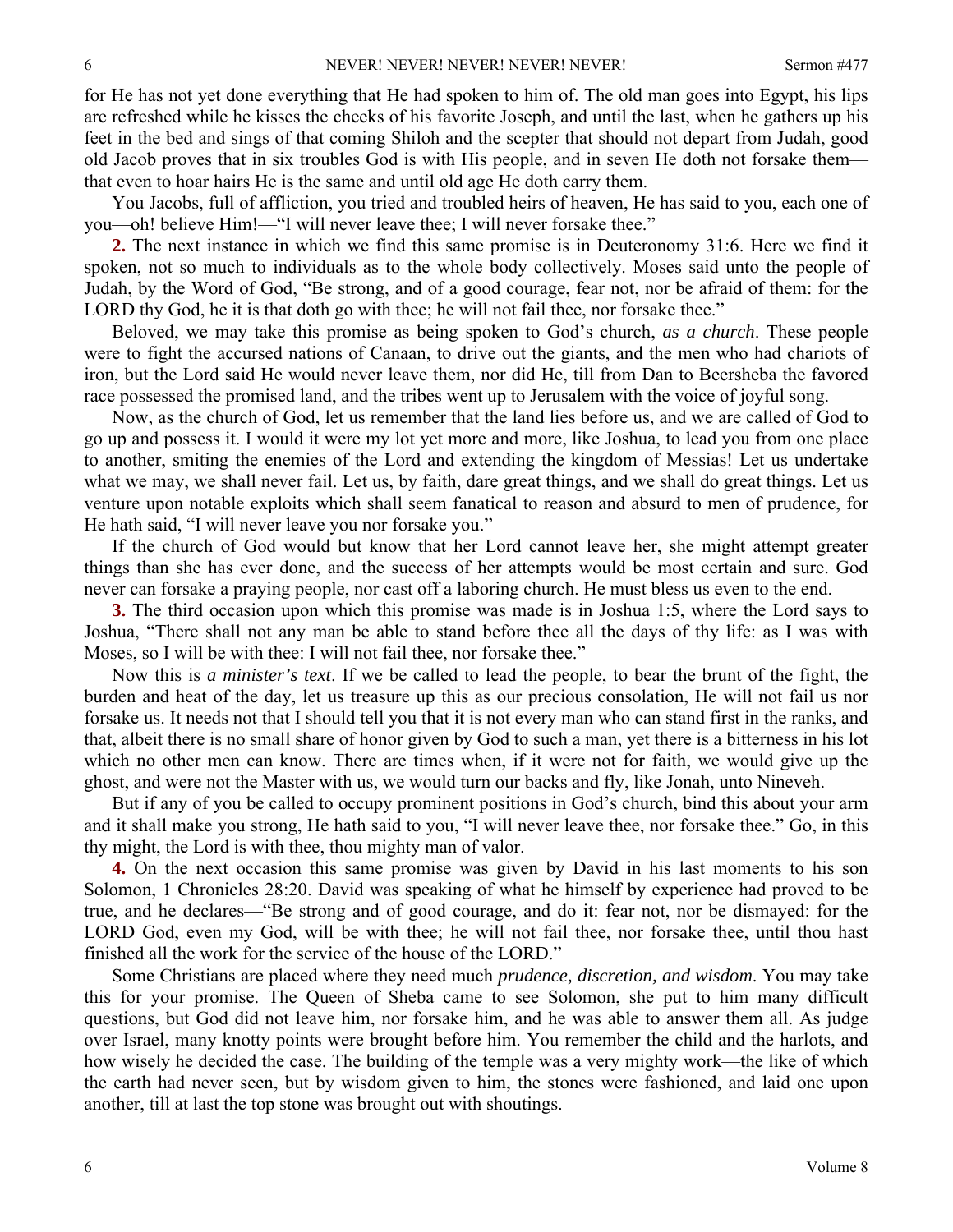You shall do the same, O man of business, though yours be a very responsible situation. You shall finish your course, O careful worker, though there are many eyes that watch for your halting. You shall do the same, sister, though you need to have seven eyes rather than two, you shall hear the voice of God saying, "This is the way, walk ye in it." You shall never be ashamed nor confounded, world without end.

**5.** Once more, and perhaps this fifth occasion may be the most comforting to the most of you, Isaiah 41:17, "When the poor and needy seek water, and there is none, and their tongue faileth for thirst, I the LORD will hear them, I the God of Israel will not forsake them."

You may be brought to this state today. Your soul may *need Christ*, but you may not be able to find Him. You may feel that without the mercy which comes from the atoning blood you are lost. You may have gone to works and ceremonies, to prayers and doings, to alms givings and to experiences, and have found them all dried wells, and now you can hardly pray, for your tongue cleaves to the roof of your mouth for thirst. Now in your worst condition, brought to the lowest state into which a creature ever can be cast, Christ will not forsake you, He will appear for your help.

Surely, one of these five occasions must suit you, and let me here remind you that whatever God has said to any one saint He has said to all. When He opens a well for one man it is that all may drink. When the manna falls, it is not only for those in the wilderness, but we by faith do eat the manna still. No promise is of private interpretation.

When God opens a granary door to give out food, there may be some one starving man who is the occasion of its being opened, but all the hungry besides may come and feed too. Whether He gave the word to Abraham or to Moses matters not, He has given it to you as one of the covenanted seed. There is not a high blessing too lofty for you, nor a wide mercy too extensive for you.

Lift up now your eyes to the north and to the south, to the east and to the west, for all this is yours. Climb to Pisgah's top, and view the utmost limit of the divine promise, for the land is all your own. There is not a brook of living water of which you may not drink. If the land flows with milk and honey, eat the honey and drink the milk. The fattest of the kine, yea, and the sweetest of the wines, let all be yours, for there is no denial of any one of them to any saint. Be you bold to believe, for He has said, "I will never leave *thee*, nor forsake *thee*."

To put everything in one, there is nothing you can want, there is nothing you can ask for, there is nothing you can need in time or in eternity, there is nothing living, nothing dying, there is nothing in this world, nothing in the next world, there is nothing now, nothing at the resurrection morning, nothing in heaven that is not contained in this text—"I will never leave thee; I will never forsake thee."

**IV.** I shall now give five blows to drive home the nail while I speak upon THE SWEET CONFIRMATIONS of this most precious promise.

**1.** Let me remind you that the Lord will not and cannot leave His people, because of *His relationship to them*. He is your *Father*, will your Father leave you? Has He not said—"Can a woman forget her sucking child, that she should not have compassion on the son of her womb? yea, they may forget, yet will I not forget thee." Would you, being evil, leave your child to perish? Never, never!

Remember, Christ is your *Husband*. Would you, a husband, neglect your wife? Is it not a shame to a man, unless he nourishes and cherishes her even as his own body, and will Christ become one of these evil husbands? Has He not said—"I hate putting away," and will He ever put you away?

Remember, you are *part of His body*. No man yet ever hated his own flesh. You may be but as a little finger, but will He leave His finger to rot, to perish, to starve? You may be the least honorable of all the members, but is it not written that upon these He bestows abundant honor, and so our uncomely parts have abundant comeliness? If He be Father, if He be Husband, if He be Head, if he be All in All, how can He leave you? Think not so hardly of your God.

**2.** Then next, *His honor* binds Him never to forsake you. When we see a house half-built and left in ruins, we say, "This man began to build and was not able to finish." Shall this be said of your God, that He began to save you and could not bring you to perfection? Is it possible that He will break His word,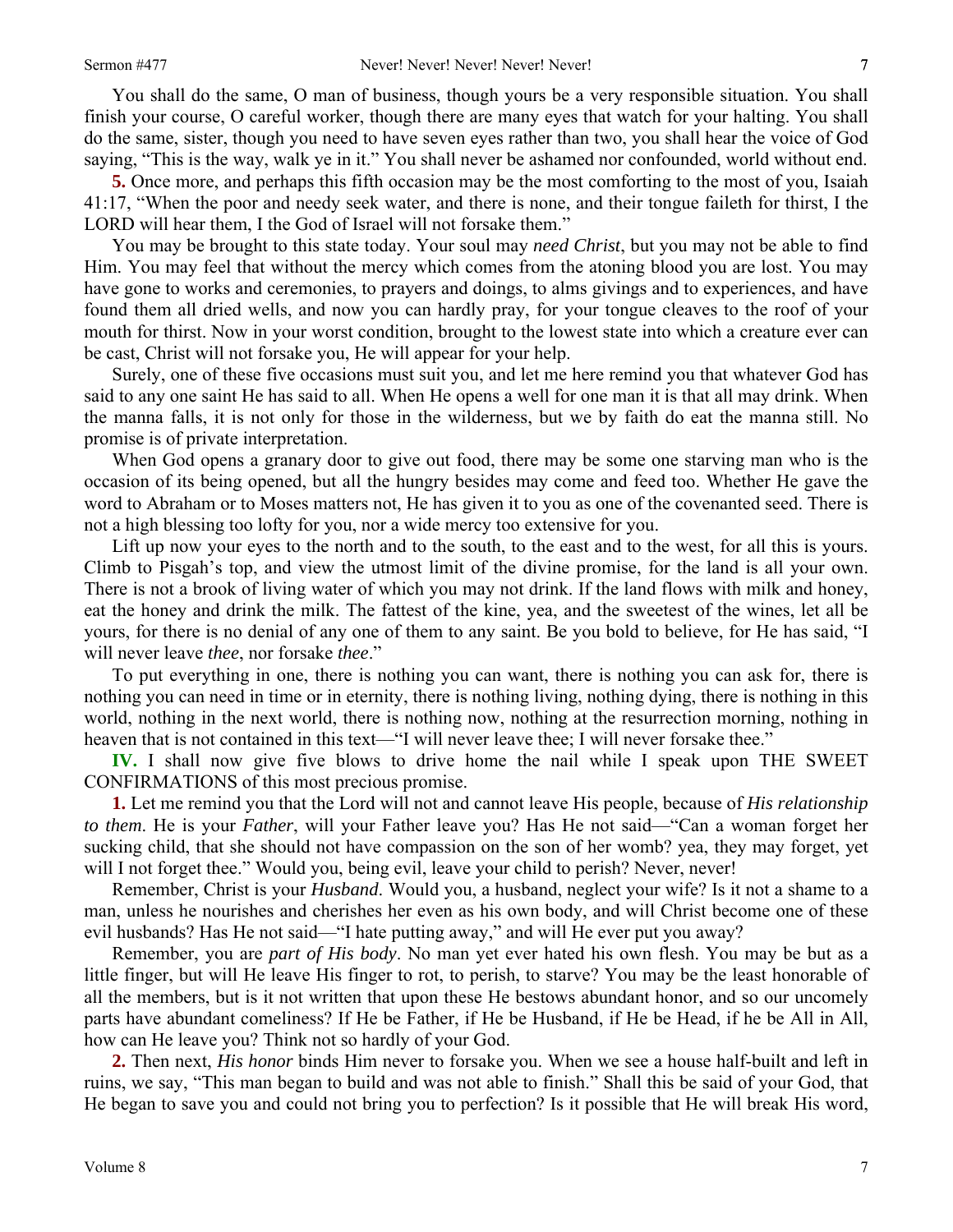and so stain His truth? Shall men be able to cast a slur upon His power, His wisdom, His love, His faithfulness?

No! thank God, no! "I give," saith He "unto my sheep eternal life, and they shall never perish, neither shall any man pluck them out of my hand." If you should perish, believer, hell would ring with diabolical laughter against the character of God, and if ever one whom Jesus undertook to save should perish, then the demons of the pit would point the finger of scorn forever against a defeated Christ, against a God that undertook but went not through.

> *"His honor is engaged to save The meanest of His sheep; All that His heavenly Father gave His hands securely keep."*

**3.** And if that be not enough, will you remember besides this that *the past* all goes to prove that He will not forsake you. You have been in deep waters, have you drowned? You have walked through the fires, have you been burned? You have had six troubles, has He forsaken you? You have gone down to the roots of the mountains, and the weeds have been wrapped about your head, has He not brought you up again? You have borne great and sore troubles, but has He not delivered you?

Say, when did He leave you? Testify against Him—if you have found Him forgetful, then doubt Him. If you have found Him unworthy of your confidence, then disown Him, but not till then. The past is vocal with a thousand songs of gratitude, and every note therein proves by an indisputable logic that He will not forsake His people.

**4.** And if that be not enough ask your father and *the saints that have gone before*. Did ever any perish trusting in Christ? I have heard that some whom JEHOVAH loved have fallen from grace, and have been lost. I have heard lips of ministers thus prostitute themselves to falsehood, but I know that such never was the case. He keeps all His saints, not one of them has perished. They are in His hand, and hitherto been preserved.

David mourns, "All thy waves and thy billows have gone over me," yet he cries, "Hope thou in God, for I shall yet praise him." Jonah laments, "The earth with her bars was about me for ever," and yet, ere long he says, "Salvation is of the LORD." You glorified ones above, through much tribulation you have inherited the kingdom, and wearing your white robes, you smile from your thrones of glory and say to us, "Doubt not the LORD, neither distrust him, he hath not forsaken his people nor cast off his chosen."

**5.** Beloved friends, there is *no reason why He should* cast us off. Can you adduce any reason why He should cast you away? Is it your poverty, your nakedness, your peril, the danger of your life? In all these things we are more than conquerors through Him that hath loved us. Do you say it is your sins? Then I answer sin can never be a cause why God should cast away His people, for they were full of sin when He at first embraced their persons, and espoused their cause. That would have been a cause why He never should have loved them, but having loved them when they were dead in trespasses and sins, their sin can never be a reason for leaving them.

Besides, the apostle says, "I am persuaded that neither death, nor life, nor angels, nor principalities, nor powers, nor things present, nor things to come"—and sin is one of the things present, and I fear it is one of the things to come—"nor height, nor depth, nor any other creature, shall be able to separate us from the love of God, which is in Christ Jesus our Lord."

O child of God, there is no fear of your misusing this precious truth. The base-born professor of godliness may say, "I will sin, for God will not cast me away," but you will not, ye heirs of heaven. Rather you will bind this about your heart and say, "Now will I love him who having loved his own, loves them even unto the end." Glory be to God,

> *"Midst all my sin, and care, and woe, His Spirit will not let me go."*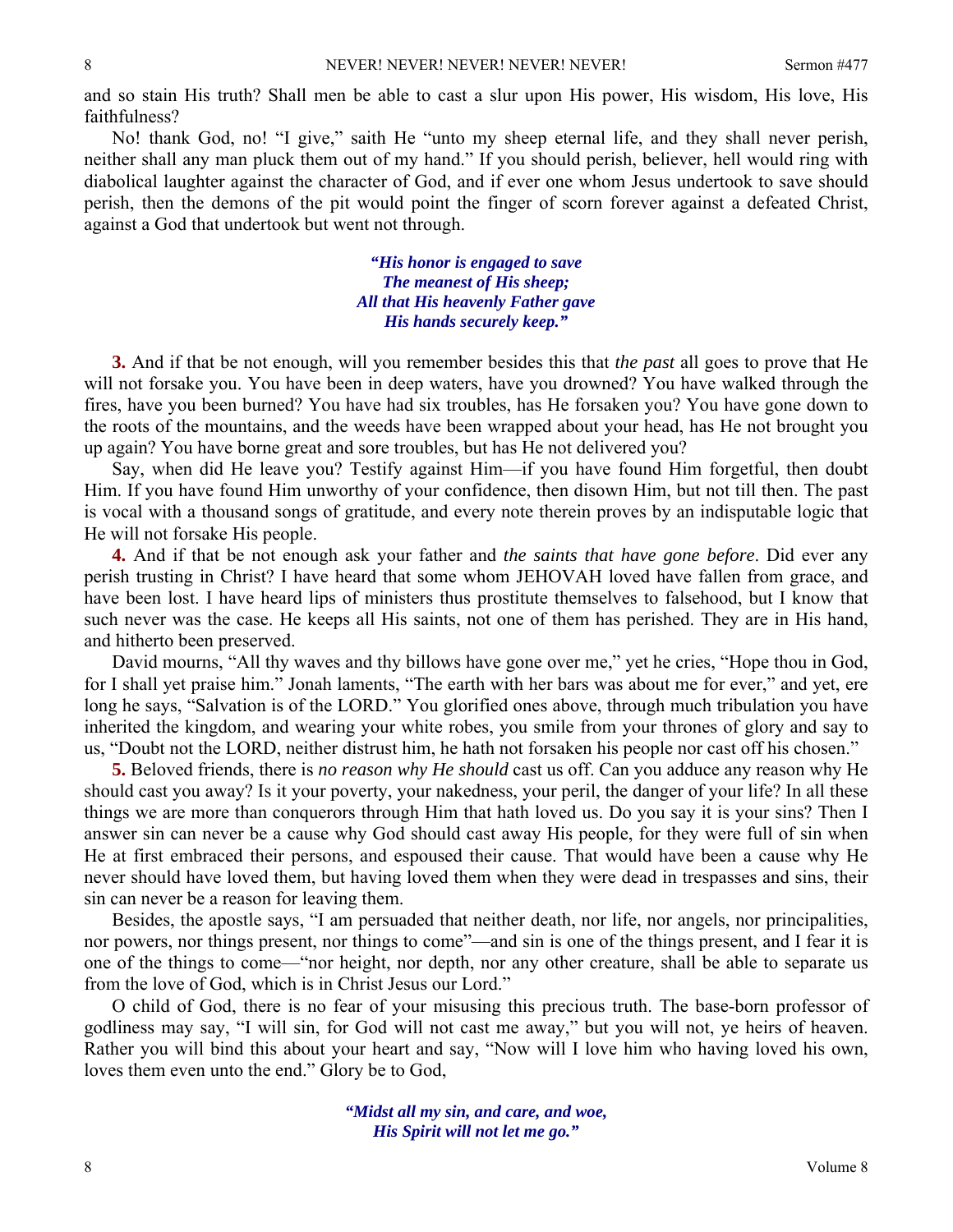Go, you slaves that fear the curse of God, and sweat and toil, we are His sons, and we know He cannot expel us from His heart. May God deliver us from the infamous bondage of the doctrine which makes men fear that God may be unfaithful, that Christ may divorce His own spouse, may let the members of His own body perish, that He may die for them and yet not save them.

If there be any truth taught us in Scripture, it is that the children of God cannot perish. If this Book teaches anything whatever, if it be not all a fiction from beginning to end, it teaches in a hundred places that "The righteous shall hold on his way, and he that hath clean hands shall wax stronger and stronger." "The mountains shall depart, and the hills be removed; but the covenant of his love cannot depart from us saith the LORD that hath mercy upon us."

**V.** And now, fifthly, the SUITABLE CONCLUSIONS to be drawn from this doctrine.

**1.** One of the first is *contentment*. The apostle says, "Having food and raiment, let us be therewith content, for he hath said, I will never leave thee, nor forsake thee." Ishmael, the son of Hagar, had his water in a bottle, and he might have laughed at Isaac because Isaac had no bottle, but here was the difference between them—Isaac lived by the well.

Now some of us have little enough in this world, we have no bottle of water, no stock in hand, but then we live by the well, and that is better still. To depend upon the daily providence of a faithful God, is better than to be worth twenty thousand pounds a year.

**2.** *Courage* is the next lesson. Let us boldly say, "God is my helper, why should I fear what man can do unto me." A child of God afraid! Why, there is nothing more contrary to his nature. If any would persecute you, look them in the face and bear it cheerfully. If they laugh at you, let them laugh, you can laugh when they shall howl. If any despise you, be content to be despised by fools, and to be misunderstood by madmen.

It were hard if the world loved us, it is an easy thing if the world hates us. We are so used to be spoken of as altogether vile in our motives and selfish in our objects—so used to hear our adversaries misconstrue our best words and pull our sentences to pieces, that if they were to do anything else but howl, we should think ourselves unworthy. "Who art thou, that thou shouldst be afraid of a man that shall die, and of the son of man which shall be made as grass; and forgettest the LORD thy maker, that hath stretched forth the heavens, and laid the foundations of the earth."

**3.** Then next, *we ought to cast off our despondency*. Some of you came here this morning as black as the weather. Just now we saw some gleams of sunshine peering through those side windows, until our friends hastened to draw the blinds, to shut out the dazzling brightness from their eyes. I hope, however, you will not shut out the rays of holy joy which break in upon you now. No, since He has said, "I will never leave nor forsake thee," leave your troubles in your pews, and bear away a song.

**4.** And then, my brethren, here is argument for *the greatest possible delight*. How we ought to rejoice with joy unspeakable if He will never leave us! Mere songs are not enough, shout for joy all ye that are upright in heart.

**5.** And lastly, what ground there is here *for faith*! Let us lean upon our God with all our weight. Let us throw ourselves upon His faithfulness as we do upon our beds, bringing all our weariness to His dear rest. Now, right on our God let us cast the burdens of our bodies, and our souls, for He hath said, "I will never leave thee; I will never forsake thee."

Oh, I wish this promise belonged to you all! I would give my right hand if it could! But some of you must not touch it, it does not belong to some of you, for it is the exclusive property of the man who trusts in Christ.

"Oh!" says one, "then I will trust in Christ." Do it, soul, do it, and if you trust in Him He will never leave you. Black as thou art, He will wash thee, He will never leave thee. Wicked as you are, He will make you holy, He will never leave you. Though you have nought that should win His love, He will press you to His bosom, He will never leave you. Living or dying, in time or in eternity, He will never forsake thee, but will surely bring you to His right hand, and say to His Father, "Here am I, and the children whom thou hast given me."